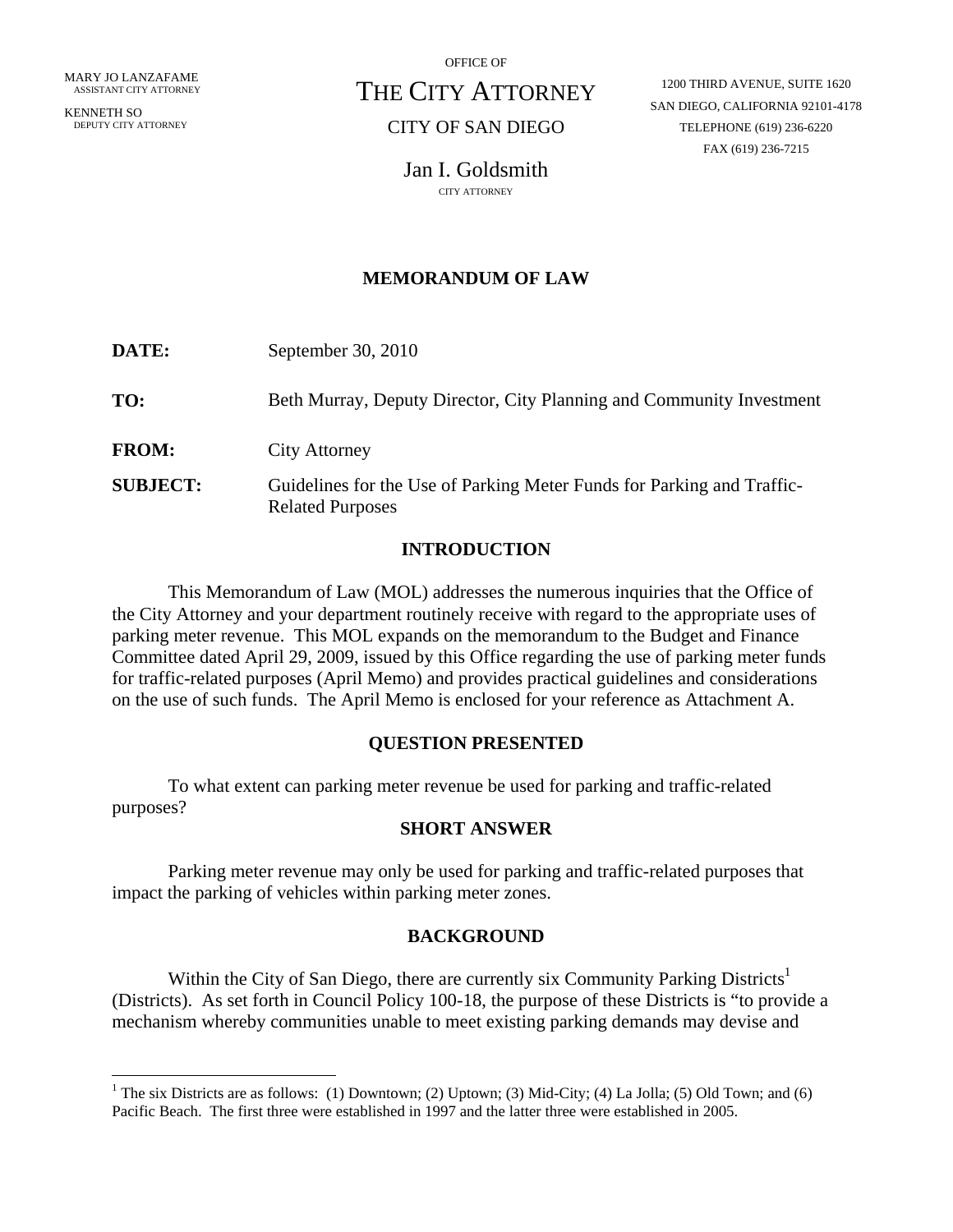$\overline{a}$ 

implement parking management solutions to meet their specific needs and resolve undesirable parking impacts."

In accordance with this Council Policy, each District is managed by a Community Parking District Advisory Board (Advisory Board). The Council Policy also sets forth that "[a] percentage of the total parking meter revenues generated within each Community Parking District shall be allocated to that Community Parking District on an annual basis. The percentage shall be forty-five (45%) each fiscal year." The City receives the remaining fifty-five (55) percent of parking meter revenue.

#### **ANALYSIS**

As set forth in the April Memo, in order for parking meter revenue to be a properly enacted fee rather than a special tax, it must comply with state law which sets forth that such funds cannot exceed the reasonable cost of providing the service or regulatory activity for which the fee is charged and that the fee cannot be levied for general revenue purposes. Cal. Gov't Code § 50076. The April Memo stated that "[i]f the City wants to fund . . . traffic-related projects with fees generated by the City's parking meters, such projects must be necessary for the control of traffic which may affect or be affected by the parking of vehicles in a parking meter zone."

In order to install parking meters and set rates for parking meters, state law requires the City to establish a parking meter zone through the enactment of an ordinance. Cal. Veh. Code § 22508. In compliance with state law, parking meter zones have been established over the years throughout the City wherever there are parking meters installed. Typically, a parking meter zone consists of an approximately one block section of the street or a portion of the street on which the parking meter or set of parking meters are located. Pursuant to enactment by ordinance, the City has established these parking meter zones and set parking meter rates. SDMC §§ 86.11 and 86.13.

Regulatory fees such as parking meter fees<sup>2</sup> cannot be spent on unrelated revenue purposes. *See Collier v. City and County of San Francisco*, 151 Cal. App. 4th 1326, 1339 (2007). Given that the source of this revenue is derived from drivers who park at a metered space, parking meter revenue must be expended to address legitimate parking-related concerns at parking meters. *See* Cal. Gov't Code § 50076. Otherwise, the concern is that parking meter revenue is being collected and expended on unrelated purposes contrary to state law. *Id.; see* 

 $2^2$  A regulatory fee "is enacted for purposes broader than the privilege to use a service or to obtain a permit. Rather, the regulatory program is for the protection of the health and safety of the public." *California Assn. of Professional Scientists v. Department of Fish & Game*, 79 Cal. App. 4th 935, 950 (2000). The collection of parking meter revenue is considered a regulatory fee because its stated purpose is to regulate and control traffic on public streets and the parking of vehicles in parking meter zones. San Diego Municipal Code §§ 82.08 and 82.09.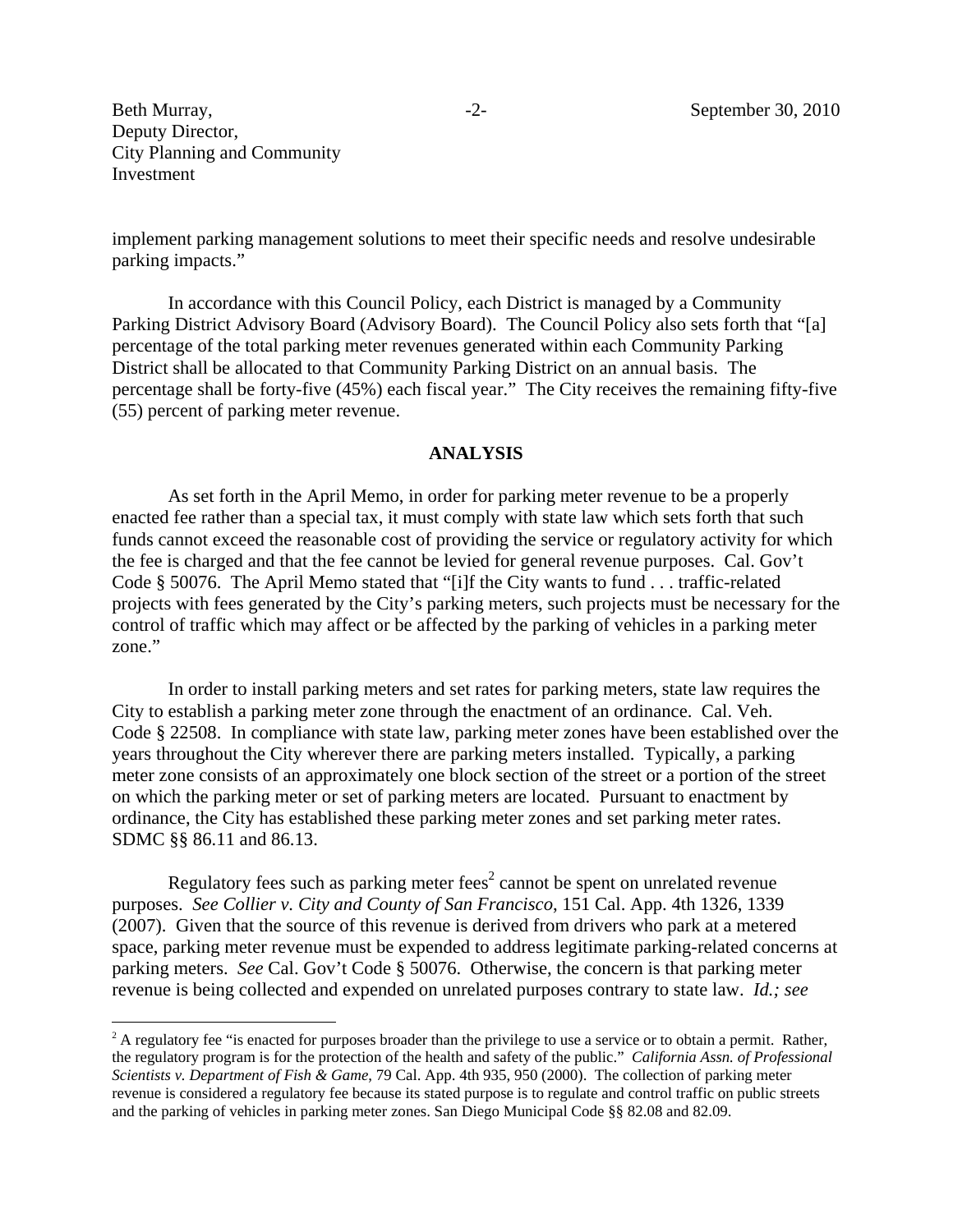*also Isaac v. City of Los Angeles,* 66 Cal. App. 4th 586, 596 (1998). Ordinances that do not limit the way in which regulatory fees collected may be expended or which allow the expenditure of such revenue beyond the reasonably necessary expense of the regulatory effort have been deemed special taxes. *See Bixel Associates v. City of Los Angeles*, 216 Cal. App. 3d 1208, 1219- 1220 (1989).

In compliance with state law, the San Diego Municipal Code sets forth parameters on the use of parking meter revenue. San Diego Municipal Code section 82.09 entitled "Parking Meters – Collections – Accounting for Money" provides:

> The City Manager is hereby authorized, and it shall be his duty, to designate some person or persons to make regular collections of the money deposited in said parking meters. It shall be the duty of such person or persons so designated to collect and deliver to the Treasurer of The City of San Diego all money deposited in the parking meters; the Treasurer shall keep accurate account of all the parking meter money so delivered to him. Money so deposited in the parking meters may be expended to meet the costs and expenditures involved in the inspection, repair, regulation, installation, operation, control and use of the parking spaces and parking meters described herein, and the costs involved in the regulation and control of the parking of vehicles and the control of traffic which may affect or be affected by the parking of vehicles in the parking meter zones created hereby, including the purchase, replacement, installation, repair, servicing and operation of mechanical or electrical traffic signals for the direction of said traffic or said parking, and the cost of painting streets, curbs and sidewalks with appropriate markings, lines and signs, and the purchase, construction, erection, repair and replacement of street and curb signs for the direction of said traffic or said parking, and for the cost of patrolling said parking motor zones and enforcing therein all traffic laws and regulations concerning the parking of vehicles and the movement of traffic which may affect or be affected by such parking of vehicles, or for any of said purposes.

The California Court of Appeal has specifically upheld the City's use of parking meter revenue for *traffic-related purposes* stating that the City's Parking Meter Ordinance under San Diego Municipal Code sections 82.08 and 82.09 "permits the use of the money thus received for general traffic regulation and control in the areas in question, all of which is a part of the problem involved and designed to be benefited by the ordinance." *DeAryan v. City of San Diego*, 75 Cal. App. 2d 292, 296 (1946) (emphasis added); *See also* SDMC §82.09. It is beyond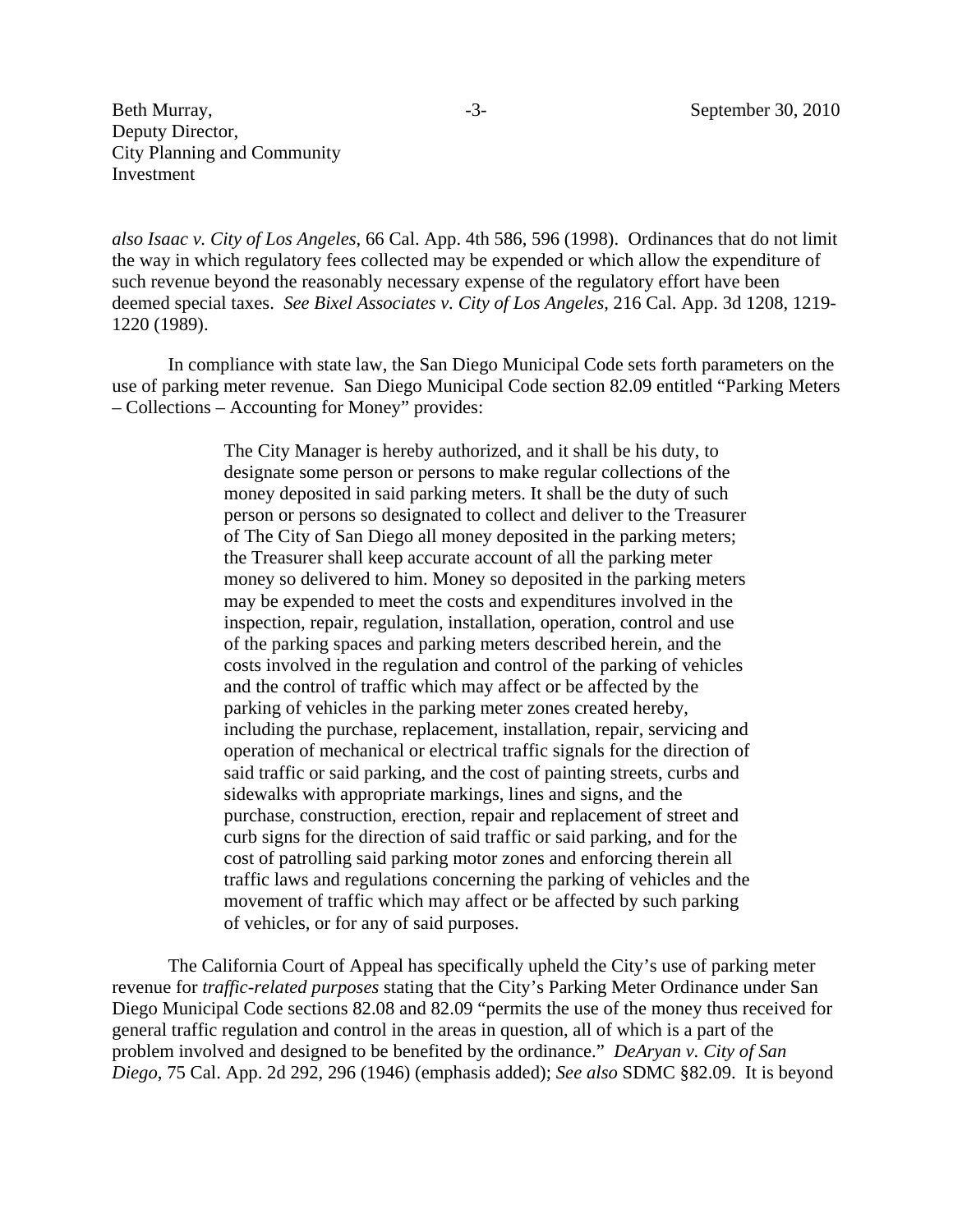-4- September 30, 2010

Beth Murray, Deputy Director, City Planning and Community Investment

question that one of the legitimate purposes of parking meters is "for the purpose of controlling vehicular traffic." *Siegel v. City of Oakland*, 79 Cal. App. 3d 351, 357 (1978).

This MOL provides practical applications of this rule of law by addressing several different scenarios involving the proposed expenditure of parking meter revenue on parking and traffic-related issues. Given that the City bears the burden of demonstrating that such expenditures are appropriate in the event of any legal challenge, the most prudent approach is to interpret the use of parking meter revenue in a judiciously conservative manner. *See Beaumont Investors v. Beaumont-Cherry Valley Water District*, 165 Cal. App. 3d 227, 235 (1985); *see also Collier*, 151 Cal. App. 4th at 1339.

There may be additional legal and policy issues that require consideration prior to the implementation of any project involving the use of parking meter revenue, but that is beyond the scope of this MOL. The following examples are intended only as a guideline in setting the parameters on the appropriate use of parking meter revenue. The analysis of a particular project is highly fact-specific requiring a detailed understanding of numerous factors including among other things, the location of the project, the location of the nearest parking meter zone(s) to the project location, the purpose and context in which the project is being undertaken, and a clear understanding of the project's relation to addressing parking-related issues.

## **I. May Parking Meter Revenue Be Used to Re-Paint Colored Curbs?**

Yes, so long as the curbs are within a parking meter zone or address concerns regarding the parking of vehicles in a parking meter zone. San Diego Municipal Code section 82.09 specifically states that parking meter revenue may be used for painting curbs in such a manner.

Notwithstanding the foregoing, the proposed use of parking meter revenue to re-paint colored curbs would have to be analyzed on its own set of specific facts to properly determine if it is an appropriate expenditure of such funds.

## **II. May Parking Meter Revenue Be Used to Re-Stripe Streets to Provide Angular Rather than Perpendicular Parking?**

Yes, so long as it affects the parking of vehicles in a parking meter zone. San Diego Municipal Code section 82.09 states that parking meter revenue "may be expended to meet the costs and expenditures involved in the inspection, repair, regulation, installation, operation, control and use of the parking spaces and parking meters described herein . . . and the control of traffic which may affect or be affected by the parking of vehicles in the parking meter zones created hereby . . ."

If the street re-striping were to impact parking at a nearby parking meter zone by creating additional parking spaces, an expenditure of parking meter revenue in this instance could be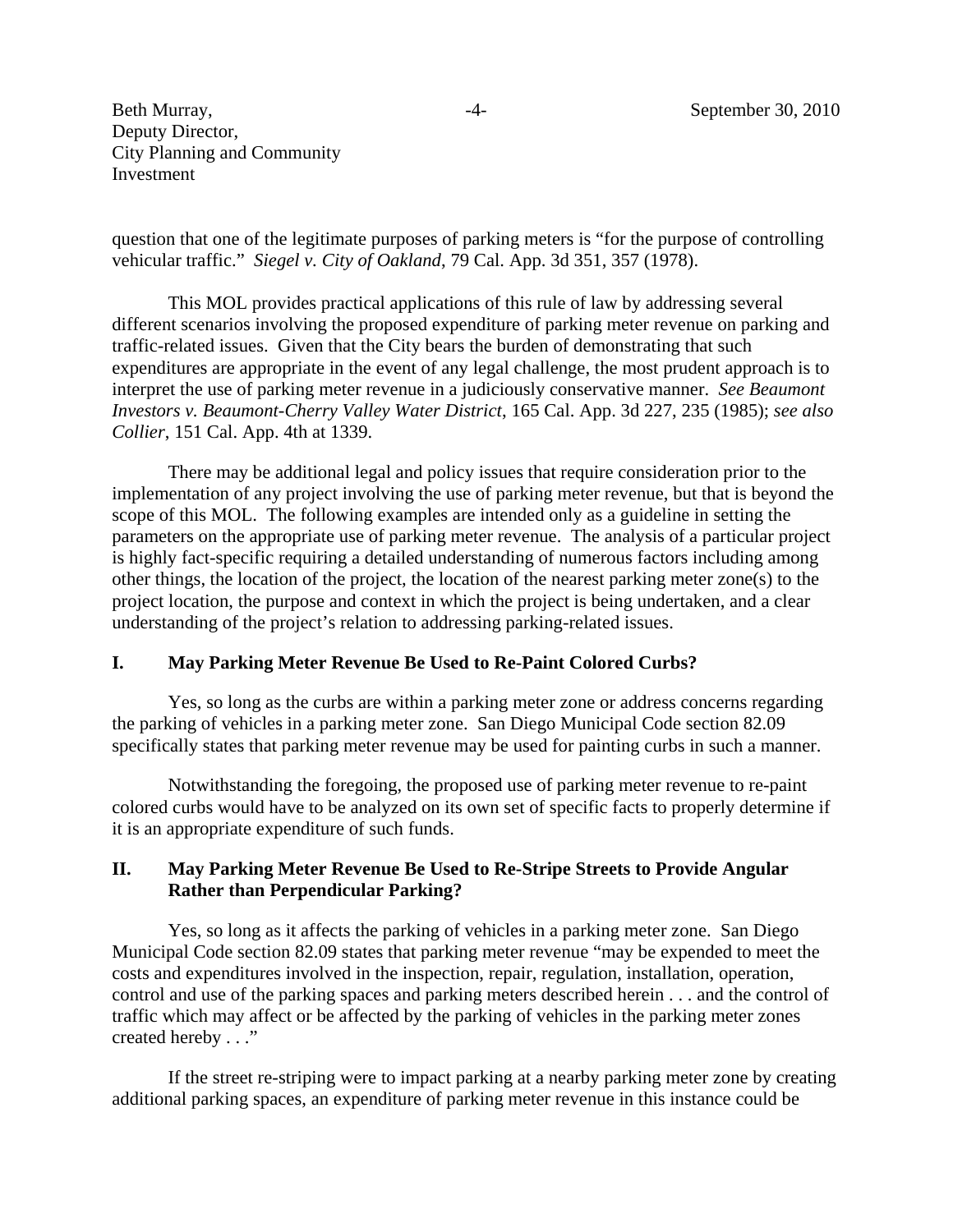justified as a means to control the flow of traffic by allowing drivers to find parking spaces more easily and relieve congestion at nearby parking meter spaces. Even if no additional parking spaces were added, the act of making the spaces angular at a location in proximity to a parking meter zone could further traffic control by making it easier to enter and exit these spaces, thereby allowing traffic to flow more freely within an affected parking meter zone.

As with any project, the proposed use of parking meter revenue to re-stripe streets would have to be analyzed on its own set of specific facts to properly determine if it is an appropriate expenditure of such funds.

#### **III. May Parking Meter Funds Be Used to Repair a Street?**

Yes, so long as the street repairs are within a parking meter zone or within close proximity to a parking meter zone such that the repairs affect the control of traffic within a parking meter zone. Caution and restraint must be exercised to avoid the use of parking meter funds as a wholesale replacement for general funds. *See* Cal. Gov't Code § 50076. For example, the expenditure of parking meter revenue for general street repairs on a city-wide basis would violate state law by exceeding the regulatory purpose for which the parking meter fees were collected.

Although the repair of traffic signals, street signs, and curb signs are specifically enumerated as legitimate traffic control expenditures in the San Diego Municipal Code, street repairs are not. *See* SDMC § 82.09. Nevertheless, as it relates to the control of traffic, street repairs may be a legitimate expenditure of parking meter revenue because the list of enumerated traffic control measures under SDMC section 82.09 is not exhaustive. Where a particular proposed expenditure is not specifically enumerated in the San Diego Municipal Code as a traffic control measure, an analysis will need to be conducted in order to determine if it actually affects the control of traffic.

For example, the repair of a pothole adjacent to a parking metered space or on the same street and block of parking meters could be a traffic control measure. A pothole on a street could cause adverse traffic impacts by requiring cars to slow down such that it affects the flow of traffic. However, the further away the pothole is from a parking meter, the more attenuated the relationship to controlling traffic at a parking meter zone. Consequently, the less likely that it would be a legitimate use of parking meter revenue.

Again, the proposed use of parking meter revenue for any street repair would have to be analyzed on its own set of specific facts to properly determine if it is an appropriate expenditure of such funds.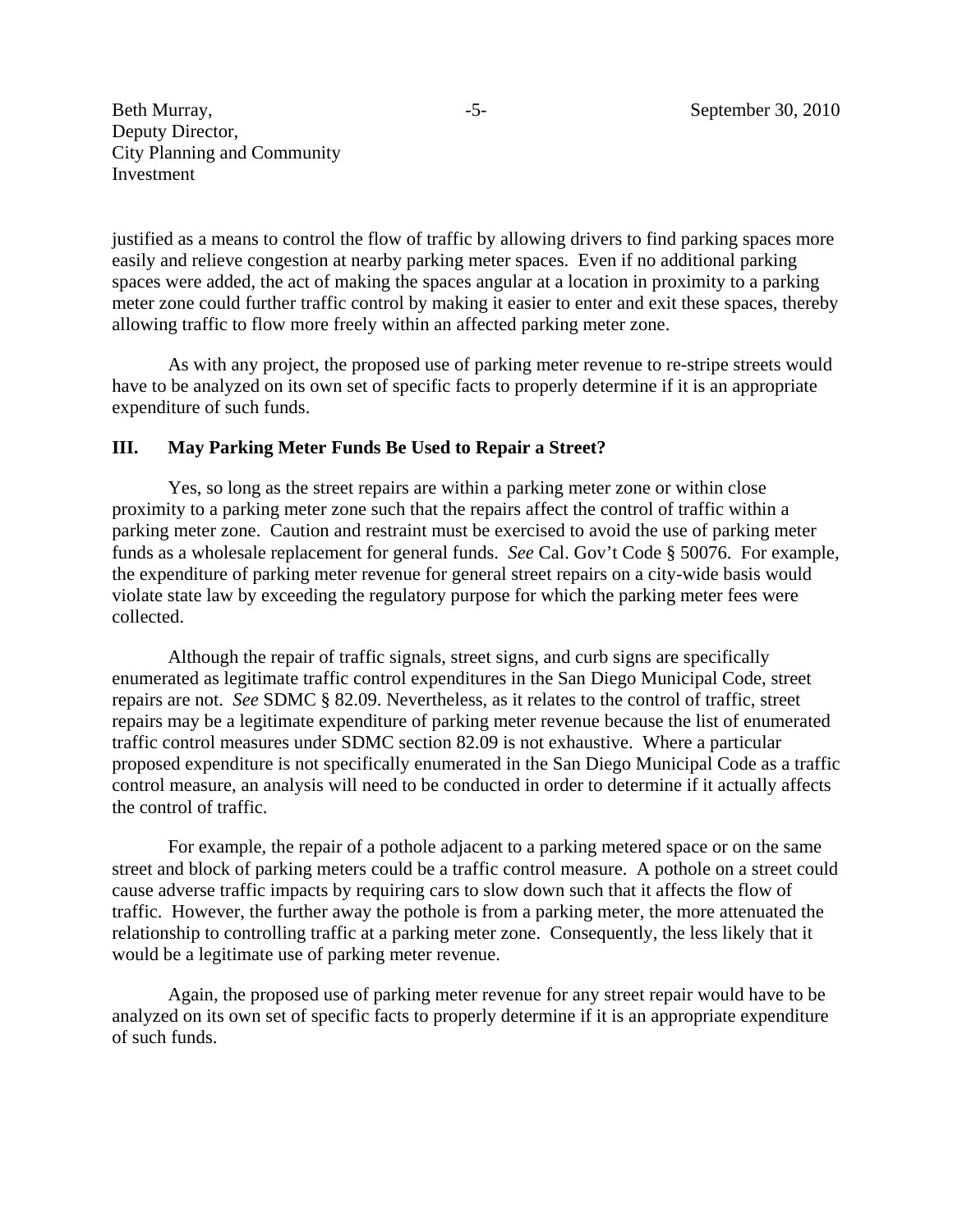#### **IV. May Parking Meter Revenue Be Used to Install Signs?**

Depending on the type of sign, it may be an appropriate expenditure of parking meter revenue so long as the installation of the particular sign addresses a parking concern at nearby parking meters. In addition, the installation of any signs visible from the public right-of-way would have to comply with the City's Sign Ordinance (SDMC §§ 142.1201-142.1292).

Signs which simply advertise specific businesses are most likely an inappropriate use of parking meter revenue as the installation of such signs do not relate to parking or traffic control. In addition, the expenditure of parking meter revenue to advertise private businesses raises a concern involving a gift of public funds. *See* San Diego Charter § 93. In order to avoid a Charter violation, a reasonable public purpose in which the City benefits from the expenditure would also need to be identified. *See White v. State of California*, 88 Cal. App. 4th 298, 313 (2001). It is highly unlikely that any justifiable public purpose could be found for such an expenditure of parking meter funds.

Parking meter revenue may be used to install signs sometimes known as "way-finding signs", which provide directional information to drivers where such signs provide information on available public parking locations in proximity to parking meter zones. San Diego Municipal Code section 82.09 states that parking meter revenue may be used for the erection, repair and replacement of street and curb signs for the direction of traffic or parking.

Way-finding signs which point to publicly owned facilities such as a sign showing the direction to a public library would likely be an appropriate expenditure of parking meter revenue so long as it was within sufficient proximity to a parking meter zone to affect the flow of traffic therein. To further increase the likelihood that such an expenditure would be deemed an appropriate use of parking meter funds, the signs should identify public parking locations associated with the library rather than just the library itself.

On the other hand, the use of parking meter revenue for directional signs for parking lots of private businesses raises a concern that such an expenditure would constitute a gift of public funds. *See White*, 88 Cal. App. 4th at 313. In order to satisfy the requirement of a public purpose, an analysis would need to be done on the benefit inuring to the City from such an expenditure of parking meter revenue. *Id.* As a threshold matter, the traffic concerns would need to be substantial in order to legally justify any expenditure of parking meter revenue as being in furtherance of a public purpose. The more significant the traffic concerns caused by a commercial enterprise to parking at parking meters, the more likely it is that the public purpose requirement could be satisfied. For example, it is likely that the installation of signs denoting directions to parking for non-City owned tourist destinations such as Sea World or the San Diego Zoo would satisfy the public purpose requirement both because of the magnitude of the traffic impacts they create and because of the public interest in getting tourists to these locations.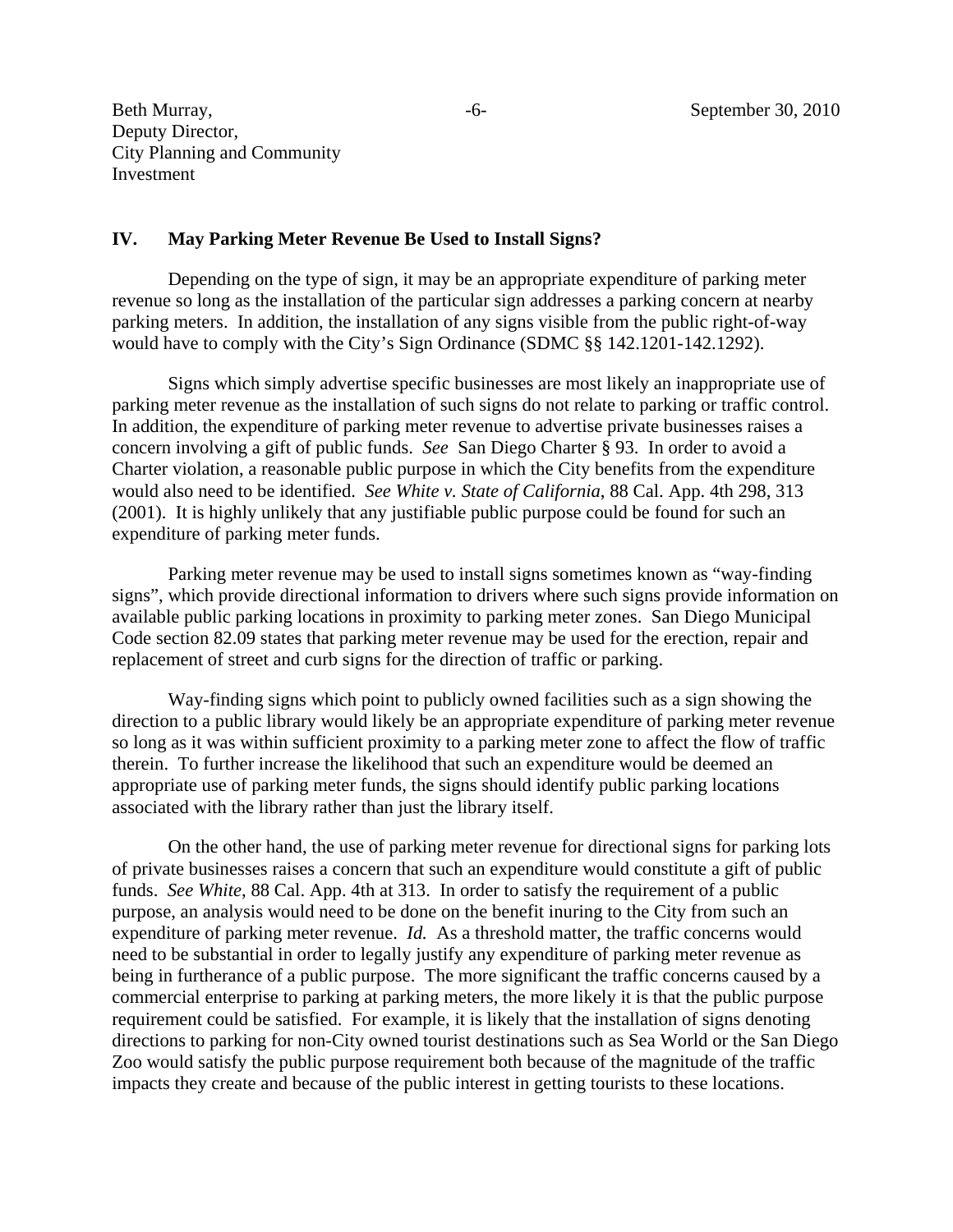However, in order to justify the expenditure of parking meter funds, such signs would still need to be installed in proximity to parking meter zones.

Traffic signs such as stop and yield signs are traffic control measures that constitute an appropriate use of parking meter revenue so long as the signs are within or in proximity to a parking meter zone. SDMC section 82.09 specifically allows for the erection, repair and replacement of street signs for the direction of traffic.

The replacement of street blade signs located at each intersection which convey street name information to drivers would likely not be an appropriate use of parking meter revenue unless such signs were so worn and illegible as to cause adverse traffic impacts by requiring drivers to constantly slow down in order to determine which street they had just passed. As previously stated, SDMC section 82.09 requires that if parking meter revenue is to be expended on traffic-related purposes, it must affect the parking of vehicles within parking meter zones. The use of parking meter revenue to replace otherwise legible and functional street blade signs would not likely be a justifiable use of such funds because it does not address concerns related to the parking of vehicles within parking meter zones.

Of course, any project involving the installation of signs with the proposed use of parking meter revenue would have to be analyzed on its own set of specific facts to properly determine if such an expenditure of funds was appropriate.

## **V. May Parking Meter Funds Be Used to Hire a Professional Traffic Engineering Firm to Investigate the Feasibility of Installing a Speed Bump to Ensure Pedestrian Safety?**

Yes, but only if such an evaluation is necessary to further an otherwise acceptable purpose for which parking meter revenue may be spent. Neither the hiring of a professional traffic engineering firm nor the actual installation of a speed bump are an expressly enumerated permissible use of parking meter funds under SDMC section 82.09. Consequently, the facts concerning a particular project would need to be analyzed to establish such a use as a legitimate traffic control measure affecting the parking of vehicles within a parking meter zone. Such an analysis would be analogous to that of using parking meter revenue for street repair, addressed in the response to that of using Question No. 3 above. For example, if cars were traveling too fast making it difficult for vehicles to park within a certain parking meter zone, parking meter funds could be used to pay for speed bumps. On the other hand, if speed bumps were being installed for pedestrian safety purposes in an area that was not in proximity to a parking meter zone, such an expenditure of parking meter funds would be inappropriate.

Without a legitimate underlying purpose for which parking meter revenue can be lawfully expended, any study or evaluation in preparation for such purpose would be deemed an inappropriate use of parking meter funds. However, even if the underlying purpose (such as the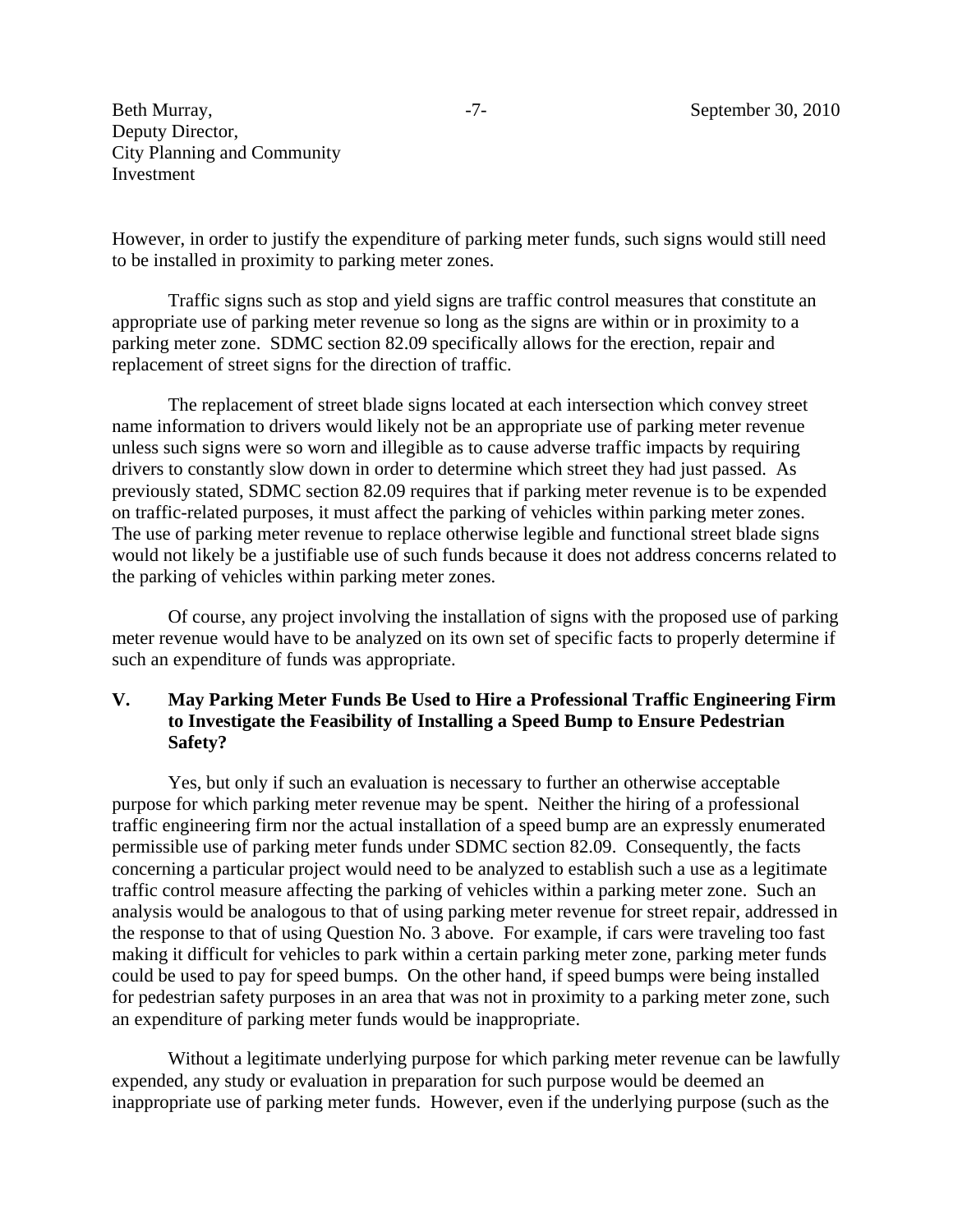installation of speed bumps) were deemed to be an acceptable expenditure of parking meter revenue, any preliminary preparation work done would need to be evaluated in light of whether such work was necessary for accomplishing this purpose.

As with any project involving the proposed use of parking meter revenue, the use of such funds to hire a professional traffic engineer would have to be analyzed on its own set of specific facts to properly determine if it is an appropriate expenditure.

# **VI. May Parking Meter Funds Be Used to Fund Signs and Markers for the Formation of Quiet Zones?**

No. Quiet zones are areas established so that trains do not have to blow their whistles to alert pedestrian and vehicular traffic of the trains' proximity. These quiet zones are usually established through Council action authorizing the creation of geographical boundaries and the erection of appropriate signs and markers. The purpose of a quiet zone is to provide peace and quiet to community residents. Therefore, the use of parking meter funds for this purpose would not be appropriate.

Of course, the proposed use of parking meter revenue for a specific project involving the formation of a quiet zone would have to be analyzed on its own set of detailed facts to properly determine if it is an appropriate expenditure of such funds.

# **VII. May Parking Meter Funds Be Used to Enhance Bus and Trolley Stops?**

Perhaps, depending on the facts. Although Council Policy 100-18 sets forth an acceptable use of parking meter revenue to include "[p]romoting alternative forms of transportation to reduce parking demand (e.g., community shuttles, public transit, bicycling, and walking)", it also states that such a purpose must nevertheless be in accordance with SDMC sections 82.08 and 82.09. In order to justify the use of parking meter funds for enhancements to bus and trolley stops, the proposed enhancements must satisfy the requirement of controlling the use of parking spaces at parking meters or being a traffic control measure addressing the parking of vehicles in a parking meter zone.

It could be argued that one of the primary functions of bus and trolley stops is to promote public transit, thereby reducing vehicular traffic on public streets and reducing the demand for public parking including parking meters. However, enhancements of a purely aesthetic nature to bus and trolley stops would serve little or no practical purpose as it relates to traffic control and/or the parking of vehicles. Regardless of whether or not a bus or trolley stop looks appealing, it still serves its function of being a location for commuters to gather to access the bus or trolley. Of course, it is possible that a beautification program could potentially attract an incremental increase in public transit ridership. However, such a relationship to traffic control and parking seems tenuous, at best, without factual support.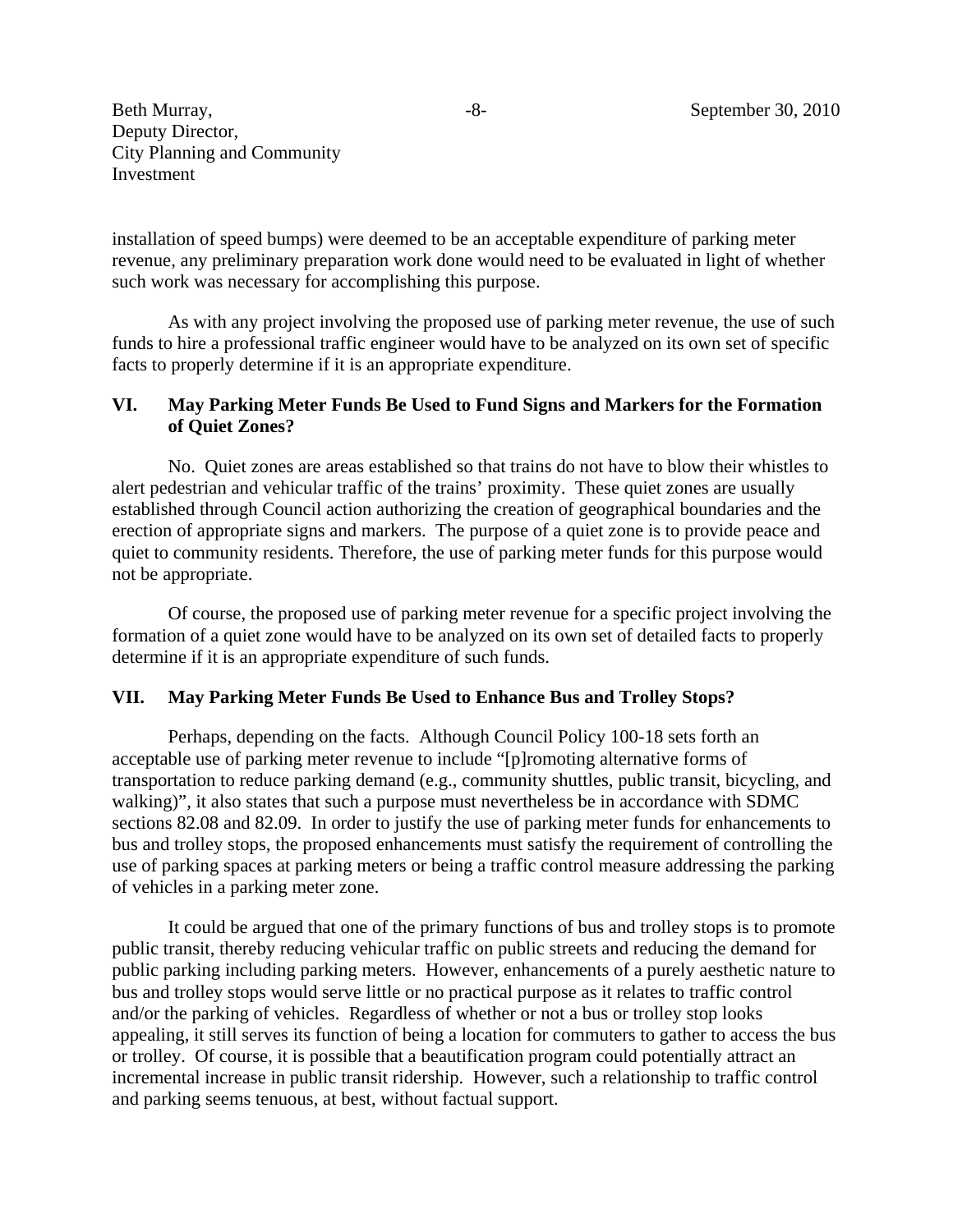The analysis of the use of parking meter revenue for bus and trolley stops should consider whether the enhancement is necessary for the bus or trolley stop to serve its function of providing access to public transit. Whether any enhancement is necessary would likely require an objective study to analyze the impediments for ridership, whether aesthetic enhancements at a particular bus or trolley stop is required to address those concerns, and whether the enhancement would affect the parking of vehicles within a parking meter zone. For example, the installation of lighting at a bus or trolley stop for the safety of public transit riders may be an appropriate use of parking meter funds so long as the bus or trolley stop is in sufficient proximity to a parking meter zone such that it would affect the parking of vehicles by relieving parking congestion at that location. In order to justify such an expenditure of parking meter funds, a factual determination must be made that the lighting is necessary to allow access to public transit. Important factual considerations may include whether the bus or trolley is operated in the evenings, whether there are actual safety concerns due to the darkness and/or location of the stop, and whether the stop relieved parking concerns at a nearby parking meter zone.

As with any project involving the proposed use of parking meter revenue, the use of such funds for bus and trolley stop enhancements would need to be analyzed on its own set of specific facts to properly determine if it is an appropriate expenditure of such funds.

## **VIII. May Parking Meter Revenue Be Used to Partially Fund a Private Development Project?**

No. Typically, development projects have a component that includes a certain number of required parking spaces. *See* SDMC §§142.0501 – 142.0560*.* Funding used to support parking spaces that are mandated as part of a private development project is tantamount to supporting the construction of the development itself.

Neither the San Diego Municipal Code nor Council Policy 100-18 set forth any intent for the authorization of parking meter revenue to fund general construction projects. *See* SDMC §§ 82.08 and 82.09. To the contrary, Council Policy 100-18 speaks of the potential use of parking meter revenue for "public parking facilities", not private parking as part of a private development project. If parking meter revenue was expended towards the required parking of a private development, there would be virtually no limitation on the type of construction projects that parking meter revenue could be used to fund. Such a limitless expansion of the use of parking meter funds would cause concerns that such funds are being used for unrelated and general revenue purposes in violation of state law. *Bixel Associates*, 216 Cal. App. 3d at 1219- 1220; Cal. Gov't Code § 50076.

Notwithstanding the foregoing, the proposed use of parking meter revenue to partially fund a construction project would have to be analyzed on its own set of specific facts to properly determine if it is an appropriate expenditure of such funds.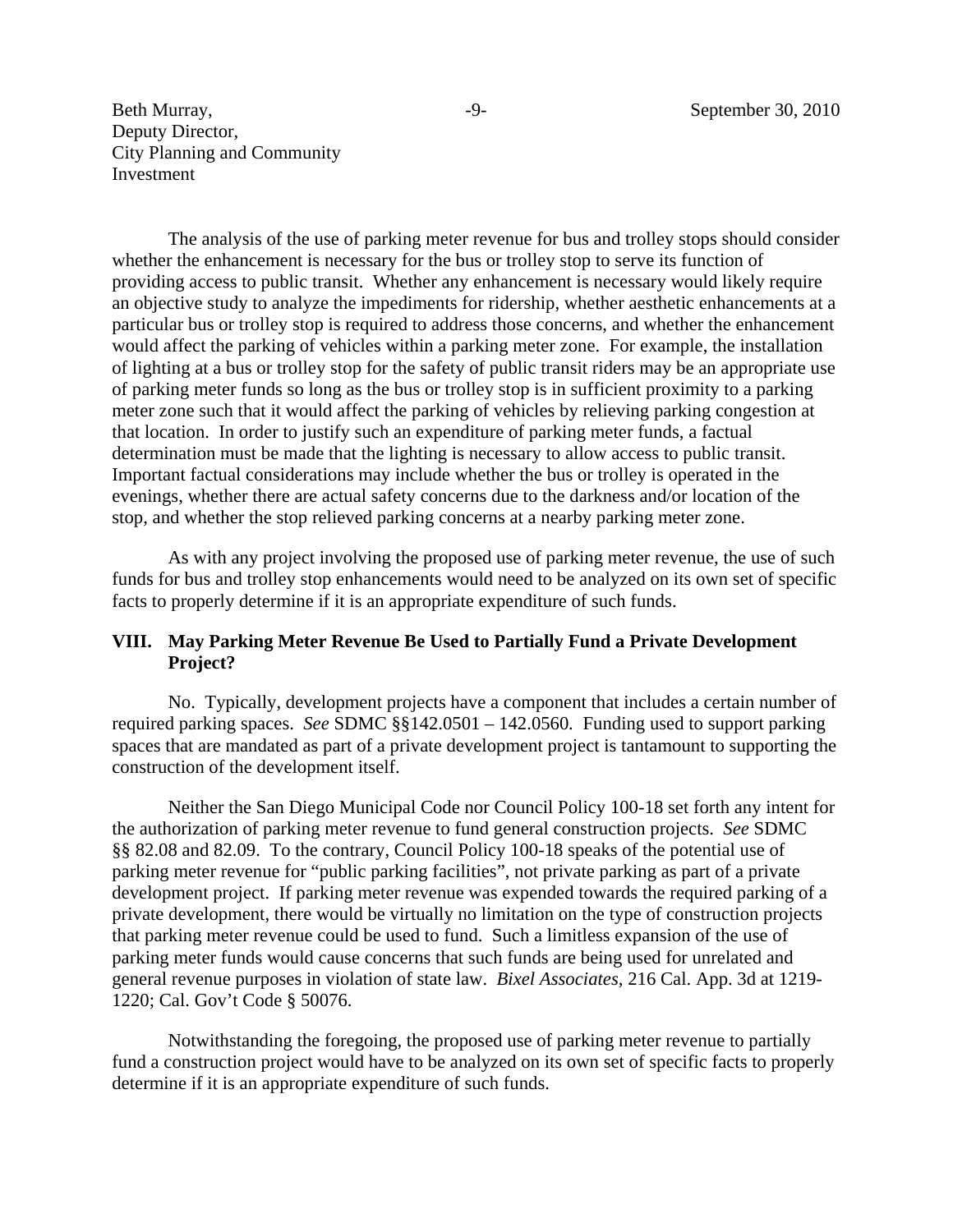## **IX. May Parking Meter Revenue Be Used to Fund an Artist to Create a Mural on a Pedestrian Walkway?**

It is unlikely that an art mural created on a pedestrian tunnel would be upheld by a court as an appropriate expenditure of parking meter revenue. Proponents of the mural would likely argue that the mural would encourage use of the pedestrian walkway because it would make the surroundings more beautiful and pleasant for taking a walk or stroll. Although this question does not address the funding of a pedestrian walkway with parking meter revenue, the analysis must start with whether the pedestrian walkway is a legitimate use of such funds given that the art mural is intended to encourage its use. If parking meter revenue cannot be used to fund the pedestrian walkway itself, an art mural created to encourage the use of such a pedestrian walkway would certainly not constitute a justifiable expenditure of parking meter revenue. The pedestrian walkway would need to be situated close to or within a parking meter zone and be configured in such a way as to promote walking toward some destination(s) that one might otherwise travel by car to reach. In this manner, it would presumably affect the parking of vehicles by making it more conducive to walk to those destination(s), rather than drive and have to park within a parking meter zone to do so. Even such a relationship to traffic control would appear tenuous at best. An objective study would be necessary to establish such a finding.

However, assuming that the pedestrian walkway was deemed to be a legitimate traffic control measure within proximity to a parking meter zone, the analysis with regard to the creation of the art mural itself is analogous to that of the enhancement of bus and trolley stops in Question No. 7. Given that the purpose of an art mural is for purely aesthetic purposes, it appears rather doubtful that it could reasonably be necessary for the use of the pedestrian walkway as a traffic control measure.

Of course, any project for the creation of an art mural involving the proposed use of parking meter revenue would have to be analyzed on its own set of specific facts to properly determine if it is an appropriate expenditure of such funds.

## **X. May Parking Meter Revenue Be Used to Pay for the Installation of Landscaping and Maintenance of That Landscaping?**

In most instances, the answer is no. But under certain, very specific factual circumstances, it may be appropriate to use parking meter revenue to pay or the installation of landscaping and the maintenance of that landscaping. Routine landscaping and maintenance of City property is categorized as part of the "general operations of the City" in which general fund revenue would typically be utilized. *See* San Diego Charter § 71. Consequently, any use of parking meter revenue towards such a purpose would carry the risk of characterizing parking meter fees as special taxes. *See* Cal. Gov't Code § 50076.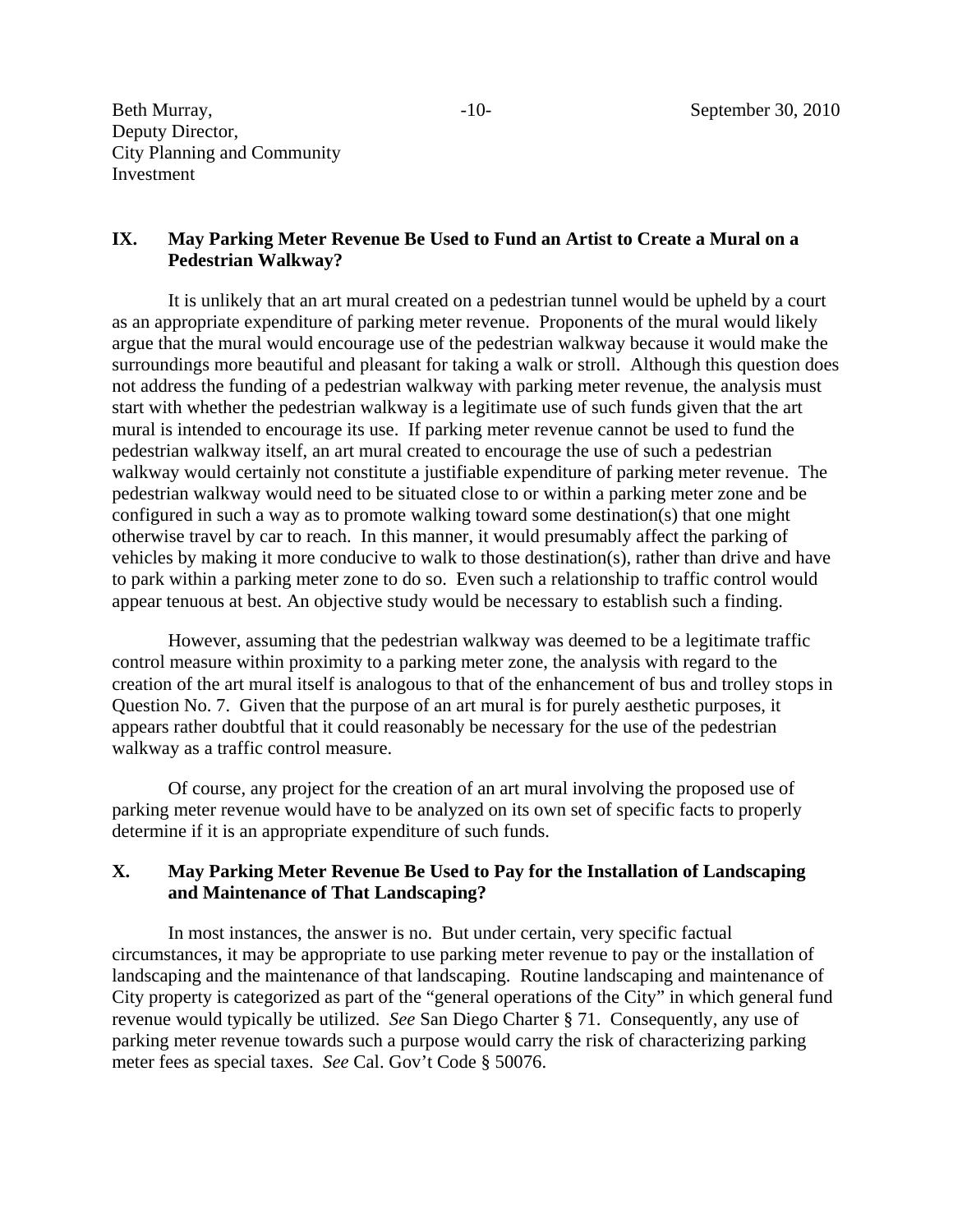However, Council Policy 100-18 allows the use of parking meter revenue for "[p]roviding for extraordinary maintenance and landscaping activities associated with or required by any of the activities listed above."

The term "extraordinary" is not specifically defined, but needs to be understood in its proper context taking into account its common usage and Council Policy 100-18. The American Heritage Dictionary defines "extraordinary" as "beyond what is ordinary or usual." With this in mind and interpreted within the context of Council Policy 100-18, the term "extraordinary" describes expenditures for maintenance and landscaping that are beyond the general landscaping and maintenance that the City performs on its properties. In particular, the landscaping and maintenance must be tied to the use of parking or traffic control measures that address parking concerns within parking meter zones. In addition, the Council Policy's reference to "activities listed above" is an attempt to identify appropriate expenditures of parking meter revenue that presumably address parking concerns within parking meter zones. Among other things, these include the erection of public parking facilities and lots. Consequently, it would likely be an appropriate use of parking meter revenue to maintain required landscaping for public parking structures and parking lots that are proximately located to parking meter zones such that they could increase the supply and address the demand for parking spaces in these areas.

Clearly, the proposed use of parking meter revenue for landscaping would have to be analyzed on its own set of specific facts to properly determine if it is an appropriate expenditure of such funds.

#### **CONCLUSION**

Parking meter revenue may only be expended for parking and traffic-related purposes that impact parking at parking meter zones. State law prohibits the expenditure of regulatory fees such as parking meter funds for purposes unrelated to the specific regulatory activities for